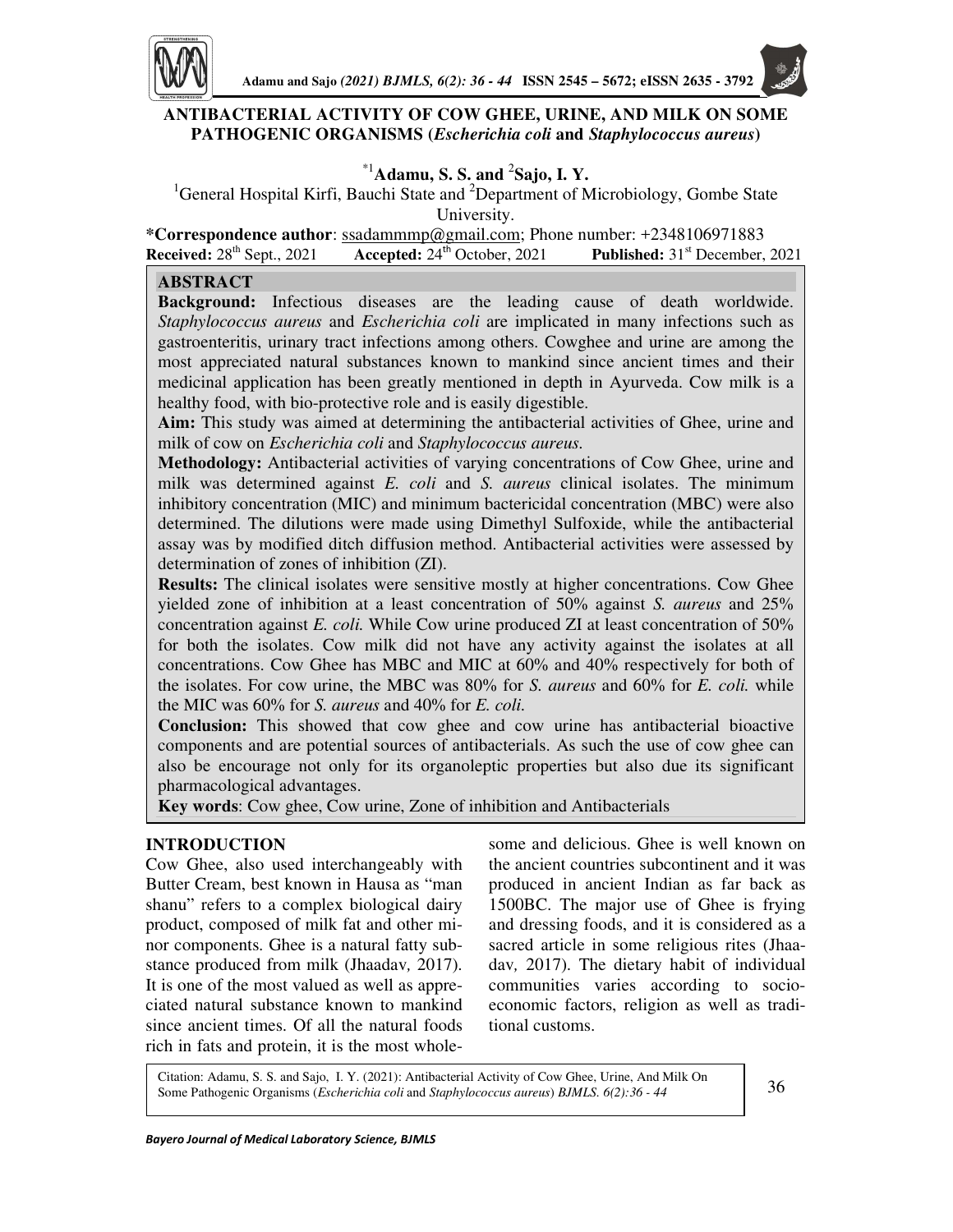Precise information on variety of food consumption patterns of populations through application of appreciate methodology is often needed not only for assessing the nutritional status of people, but also for elucidating the relationship of nutrient intake with specific deficiency of certain nutrients. A well balanced diet is essential from early stages of life for proper growth, development, and healthy active life (API, 2012). People believe that Ghee is a rich source of all nutritive aspects. Also, it has good flavor with pleasant aroma besides being a source of certain essential fatty acids.

Ayurveda Pharmacopeia of India (2012) describes Ghee as cool agent which is capable of increasing mental power and physical strength. The medicine system has proposed its application in many health disorders. However, ignorance about the high fat consumption and its harmful effects may initiate health problem.

Cow urine has a great pharmacological importance and its medicinal application has been greatly mentioned in depth in Ayurveda. Cow urine is found to be effective against reversal of certain cardiac and kidney diseases, indigestion, stomach ache, oedema, skin disease etc. The cow urine distillate has been patented as an activity enhancer and availability facilitator for biomolecules including anti-infective and anticancer agents (Jhadav, 2017). Cow urine has certain volatile and non-volatile components which might have high antimicrobial activity. After photo activation and purification cow urine was found effective against certain drug resistant bacterial strains. Cow urine contains few essential components such as Nitrogen, Phosphorus, Pheromones, Potassium, chloride, calcium and urinary protein. Cow urine is also used by traditional healers in combination with herbs to treat fever, epilepsy and anaemia.

Cow milk is a healthy food because of low calorie low cholesterol and high micro nutrient, protein calcium, vitamin and plays an important role in meeting requirement of various essential nutrient. It contains vitamin A, vitamin B complex group and vitamin C.

It possesses a rejuvenatory health protecting properties and is one of the best vitalizers. It has bio-protective role in human health and is easily digestible. It is found to be effective in curing fever, pain tumours, diabetes and weaknesses and importantly act as a medium to administer medicine. It delayed the processes involved in aging. Lactic acid bacteria are present in curd and buttermilk that produces antifungal metabolites, viz; cyclic dipeptides, phenyl lactic acid as well as proteinaceous compounds and 3-hydroxylated fatty acid (schnurer, 2010).

Microorganisms have survived for thousands of years by their ability to adapt to antimicrobials, via spontaneous mutation or by DNA transfer which enables some bacteria to oppose the action of certain antibiotics, rendering the antibiotics ineffective (Samaila, 2018). Microorganisms employ several mechanisms in attaining drug resistance/multi-drug resistance which include: modifying their glycoprotein cell wall, enzymatic deactivation of antibiotics, altering the cell wall permeability to antibiotics, or transforming the target sites of antibiotics, the use of efflux pumps and horizontal gene transfer (Chowdhury, 2012).

Many different bacteria now exhibit multidrug resistance, including staphylococci, Salmonellae, as well as numerous other gram-negative bacteria and *Mycobacterium tuberculosis*. The recent emergence of Extended Spectrum β-Lactamase -producing *E. coli* and *K. pneumoniae* has led to therapeutic failures and death when treating septicaemia with standard agents, like cefotaxime. (Brooks*,* 2015).

Antibiotic resistant bacteria are able to transfer copies of DNA that code for a mechanism of resistance to other bacteria even distantly related to them, which then are also able to pass on the resistance genes and so generations of antibiotics resistant bacteria are produced via horizontal gene transfer (Schweizer, 2015).

Taking into cognizance those facts, the need for development of new antimicrobials becomes evident.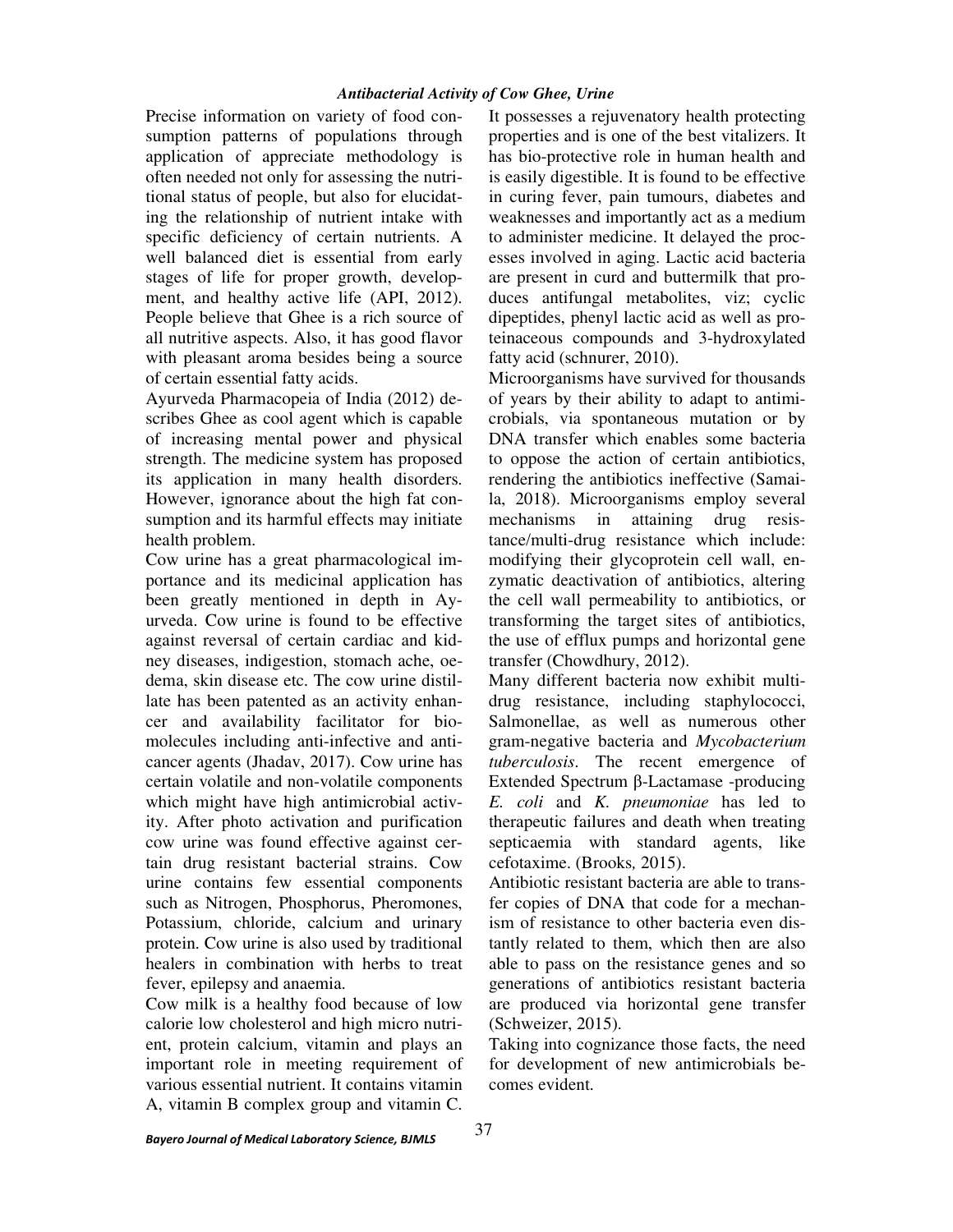Natural products are given presence in this quest due to their safety and effectiveness. However, cow Ghee, urine and milk had been reported to exert antibacterial activity (Jhadav, 2017) due to their ability to generate radical oxygen species which are harmful to bacterial cells. Likewise, cow Ghee, urine and milk are traditionally used to cure catarrh, bone problems and many other ailments (API, 2012). This property needs to be investigated for future exploitation.

There are limited reports of bactericidal as well as the bacteriostatic activity of cow Ghee, urine and milk in this area particularly those against bacteria, which have developed resistance to many antibiotics. Therefore, this study attempts to evaluate the antibacterial effect of cow ghee, urine and milk on *Staphylococcus aureus* and *Escherichia coli.*  This research is a quest for new, non-toxic, bioactive compounds, which will be responsible for the antibacterial activity, and that can help towards ameliorating the global resistance menace.

## **MATERIALS AND METHODS Study Area**

This study was conducted in the microbiology department of Gombe State University, Gombe State North Eastern Nigeria.

#### **Sample Size**

A total of 5 Cow Ghee samples were collected from 5 different Ghee sellers within Gombe metropolis. Five urine samples were also collected from 5 different cows within Gombe metropolis and another five milk samples from different cow milk sellers were also collected. The total of fifteen samples were transported in a sterile container to the microbiology laboratory of Gombe State University.

## **Isolation and identification of test organisms**

The organisms (*Staphylococcus aureus and Escherichia coli*) were collected from Microbiology Laboratory Gombe State University. The organisms were sub cultured on nutrient agar. The colonies were further subcultured on selective media to obtain pure culture (Cheesbrough, 2006)

# **Biochemical Tests**

The organisms were subjected to the following tests;

## **Citrate Test**

Using a sterile wire loop, the bacterial colonies were inoculated into the tube containing Simmons citrate medium by means of streak inoculation. The tube was incubated for 24hours at 37°C. Development of deep blue color within 24hours to indicated a positive results and absence of deep blue color indicates negative result. (Doughari *et al*., 2009). **Coagulase Test** 

Half ml of blood was dispensed in a sterile test tube. Two hundred and fifty µl of overnight broth culture containing isolate was added to the diluted plasma in the test tube. The tube was incubated at 37OC for 4hours. Formation of clot was observed after 24 hours (Cheesbrough, 2006).

## **Indole-Production Test**

Peptone water was dispensed in 5 millilitre amounts in test tubes and sterilized by autoclaving for 15 min at 121°C (Cheesbrough, 2014). The organisms were inoculated in the broth for 48 hours. Kavocs reagent was then added, and the tube was shaken gently and allowed to stand. Production of a red colour indicates that cultured organisms were Indole positive (Doughari *et al.,* 2011).

## **Catalase Test**

A glass slide was used for the test. Three drops of hydrogen peroxide were dropped onto the centre of the glass slide. The cultures of the bacteria to be tested were applied onto the glass slide using an applicator stick. The appearance of bubbles indicated a positive test while the absence of the bubbles indicated a negative test (Brooks, 2013). **Oxidase Test** 

A filter paper was impregnated with 0.3 millilitre of 1% P-aminodimethylalaniline oxalate (Gaby and Hadley reagent) and 0.2ml of 1% of nephthanol. The bacteria to be tested were then smeared on the filter. Color change was subsequently observed. A deep blue coloration indicates a positive reaction, while a colourless one indicates negative (Cheesbrough, 2006).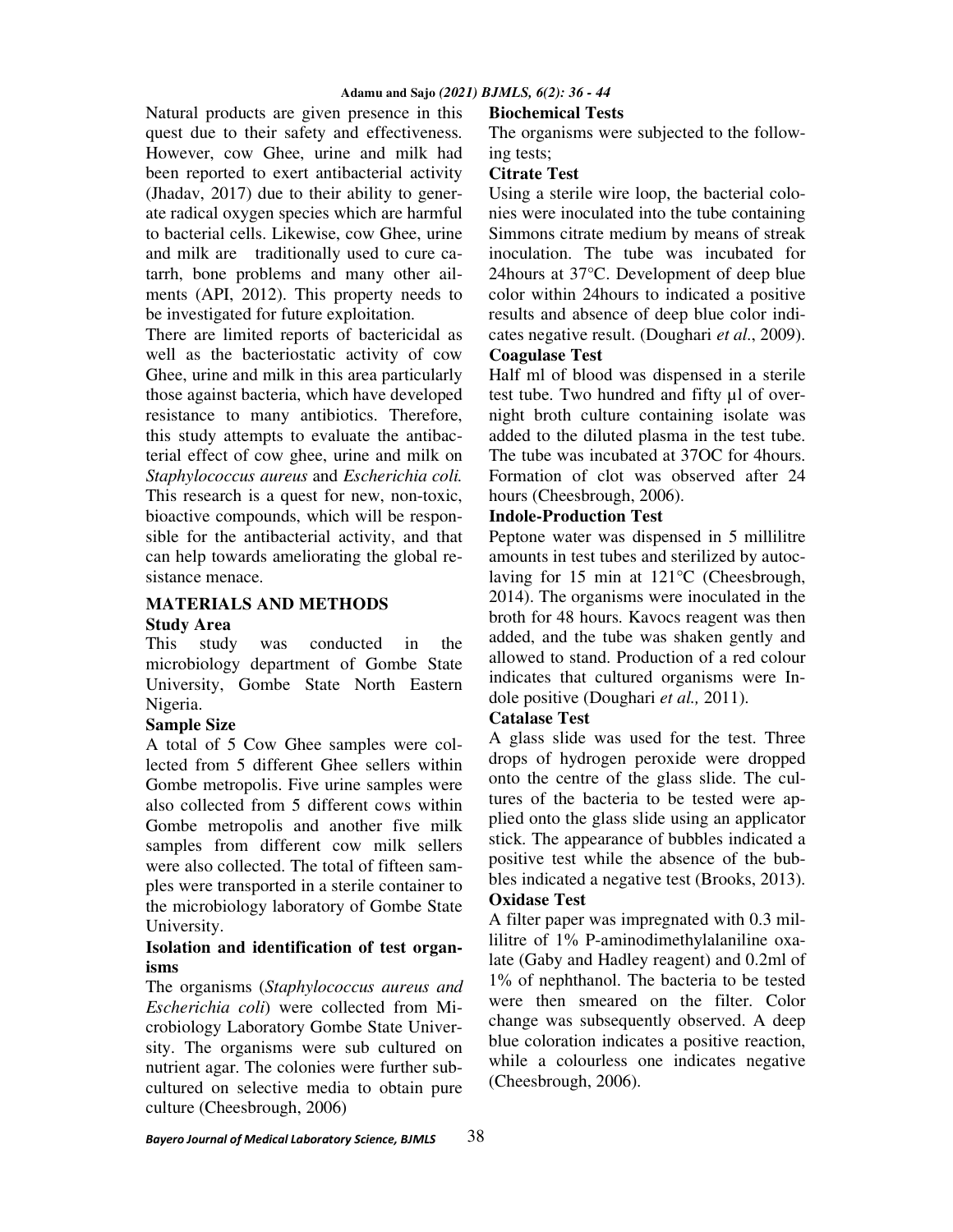#### **Media Preparation**

The following media were prepared:-

#### **Nutrient Agar**

This medium was used for culturing the organisms before confirmation. Twenty eight gram of nutrient agar powder was dissolved in one (1) liter of distilled water following the manufacturer's instructions. The agar suspension was kept in an autoclave to sterilize at 121 °C for 15 minutes. The sterilized agar suspension was brought out to cool about 45 °C (checking hand tolerance level). Following aseptic techniques, the nutrient agar was poured into the bottles and placed in slopping position to form a slant. The slant was kept in an incubator for 24hours to observe any growth indicating contamination, before the assay organisms are inoculated on it for preservation.

#### **Eosin-Methylene Blue Agar**

Eosin-Methylene Blue Agar was used for sub-culturing suspected *Escherichia coli* strains. It was prepared according to manufacturer's instructions. Accordingly, 3.7g was dissolved in 100ml of distilled water using a 250ml conical flask, mixed thoroughly, and heated until it had completely dissolved. The conical flask was covered with foil paper properly. The mixture was then set in the autoclave for 121  $\degree$ C for 15 minutes. After sterilization it was allowed to cool, and then poured into five Petri dishes and allowed to solidify (Cheesbrough, 2006).

#### **Mannitol Salt Agar**

Mannitol salt agar was for sub-culturing *Staphylococcus aureus.* It was prepared according to manufacturer's instructions. 6.66g was dissolved in 60ml of distilled water using 250ml conical flask and mixed thoroughly until completely dissolved. The conical flask was covered with foil paper. The mixture was then set in the autoclave for 121°C for 15 minutes. After sterilization, it was allowed to cool, then poured into the petri dishes and allowed to solidify (Cheesbrough, 2006).

## **Mueller-Hinton Agar**

Mueller-Hinton Agar (MHA) was the media used for sensitivity testing. It was prepared according to manufacturer's instructions, (38g in 1000ml). Accordingly, 11.4g was dissolved in 300ml of distilled water using a 500ml conical flask and covered with a foil paper completely. It was autoclaved at 121°C for 15minutes. After sterilization, it was allowed to cool and poured into 15 Petri dishes and allowed to solidify (Cheesbrough, 2006).

## **Preparation of Standardized Inoculum**

McFarland standard was prepared and used for standardization. A 1% solution of Sulphuric acid was prepared by adding 1ml of concentrated sulphuric acid to 99ml of water and mixed well. A 1% solution of barium chloride was prepared by dissolving 0.5g of dehydrated Barium chloride in 50ml of distilled water. A 0.5 McFarland standard was prepared by adding 0.6ml of 1% Barium chloride to 99.4ml of Sulphuric acid solution. Bacteria to be tested were emulsified in normal saline, and the turbidity was adjusted by comparing the turbidity of the bacteria inoculums to the McFarland Standard till the turbidity matches. (CLSI, 2012)

## **Preparation of Concentration of Cow Ghee, urine and milk**

Different percentage concentrations of the cow Ghee, urine and milk were prepared constituting of 20%, 40%, 60%, 80%, and 100%, for the Minimum Inhibitory Concentration (MIC) and Minimum Bactericidal Concentration (MBC) tests. For the sensitivity test, 4 concentrations were prepared: 12.5%, 25%, 50%, and 100% using sterile DimethylSulfoxide (DMSO) as a diluent. These were achieved by dissolving the respective volumes in the DMSO. 10ml of the sample (Ghee, urine and milk) were used for the 100% concentration. Subsequently, 8mls sample (Ghee, urine and milk), was dissolved in 2mls DMSO for the 80% concentration, 6mls of the sample (Ghee, urine and milk) in 4mls of DMSO, for the 60% concentration, 4mls sample (Ghee, urine and milk) in 4ml DMSO, for the 40% concentration, 2mls of the sample (Ghee, urine and milk) in 8mls DMSO, for the 20% concentration.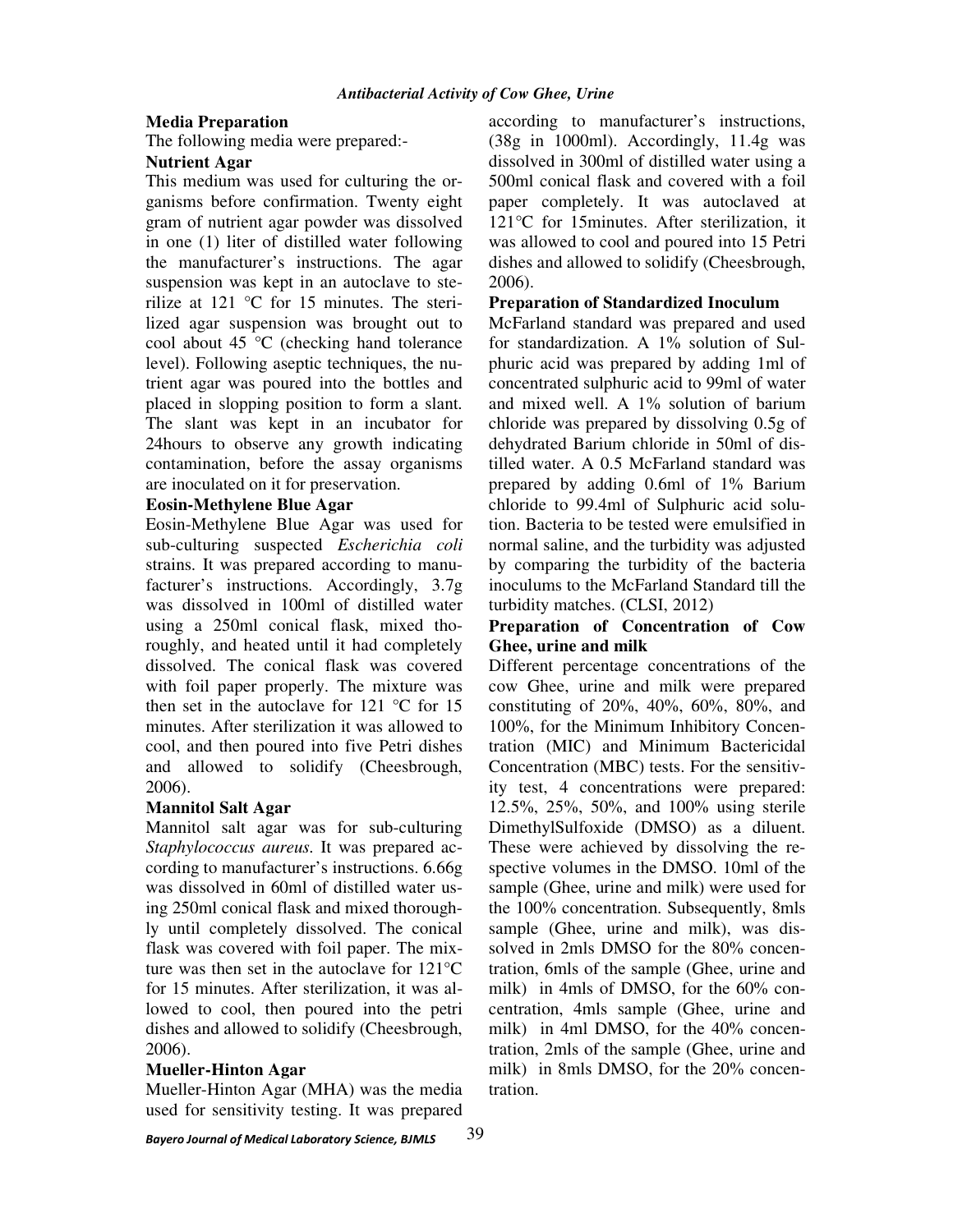For the 25% concentration, 2.5mls of the sample (Ghee, urine and milk) were dissolved in 7.5mls of DMSO and for the 75% concentration, 7.5mls of the sample (Ghee, urine and milk) were dissolved in 2.5mls of DMSO. The 50% and 100% concentrations were prepared as described above for the MIC and MBC discs (Ghareeb, 2018).

#### **Antibacterial Susceptibility Test**

The agar well technique was employed according to Mohammed (2016). Mueller-Hinton agar was prepared according to manufacturer's instruction. The media was aseptically poured into the sterile disposable petri dishes. A sterile cotton swab was dipped into the standardized bacterial suspension and evenly inoculated on the surface of the Mueller-Hinton agar plates. The plates were then allowed to dry for 5 minutes. Wells were made using sterile cork borer and various concentrations of the samples (Ghee, urine and milk) were added into the respective wells. Ciprofloxacin antibiotics discs (500mg tablet dissolved in 1ml of distilled water) were placed on each plate in order to serve as positive control. Sterile DMSO served as negative control. The plates were incubated for 24hours at 37°C. Then the zones of inhibitions were examined and the diameter of the zone was measured (Mohammed, 2016).

## **Minimum Inhibitory Concentration (MIC)**

Minimum Inhibitory Concentration was determined through the tube/broth dilution technique by preparing various concentrations of the samples (Ghee, urine and milk) using DimethylSulfoxide. The dilutions made were 100%, 80%, 60%, 40%, and 20%. They were then incorporated into test tubes containing 2 ml nutrient broth, after which 0.1 ml of standardized inocula of the test organisms (*Staphylococcus aureus and Escherichia coli*) were added to each of the test tubes and incubated at 37°C for 24hours; then observed for the least concentration without turbidity. Tubes containing broth and inocula without extract served as negative control (Mohammed, 2016).

MIC was then recorded as the lowest concentration of the samples (Ghee and urine) that inhibits bacterial growth (no visible growth or turbidity).

#### **Minimum Bactericidal Concentration (MBC)**

The MBC was determined using the method of Mohammed (2016). The tubes in each set which did not show any growth during the MIC were used. A loopful of the content from each tube was streaked unto fresh nutrient agar plates and incubated for 24 hours at 37°C. After the incubation period, the plates were examined for the presence or absence of growth. Minimum bactericidal concentration (MBC) was recorded as the lowest concentration of sample (Ghee, urine and milk) at which no colony was formed.

#### **Ethical consideration**

Ethical approval (appendix 1) for the study was obtained from the ethics committee, Gombe State University.

#### **Data analysis**

The data generated from the study were entered in to Microsoft Excel and analysed using statistical software, Statistical Package for Social Sciences version 21 (SPSS, 2006). Results are presented in text, table and figures where necessary. Data are expressed as percentages. Significance was inferred at  $p \le 0.05$ .

#### **RESULTS**

Organisms for assay were provided by the Microbiology Laboratory, GSU, and confirmed by colonial morphology, biochemical characteristics and Gram's stain. The results of the confirmation process revealed the colonial morphology of the isolates on nutrient agar and on selective media, and the results of microscopy and biochemical tests, which were used to identify the organisms (Table 1).

Table 2 and Table 3 showed that the zone of inhibition of cow Ghee on *Staphylococcus aureus* and *Escherichia coli* occurred mostly at significantly high percentage concentrations.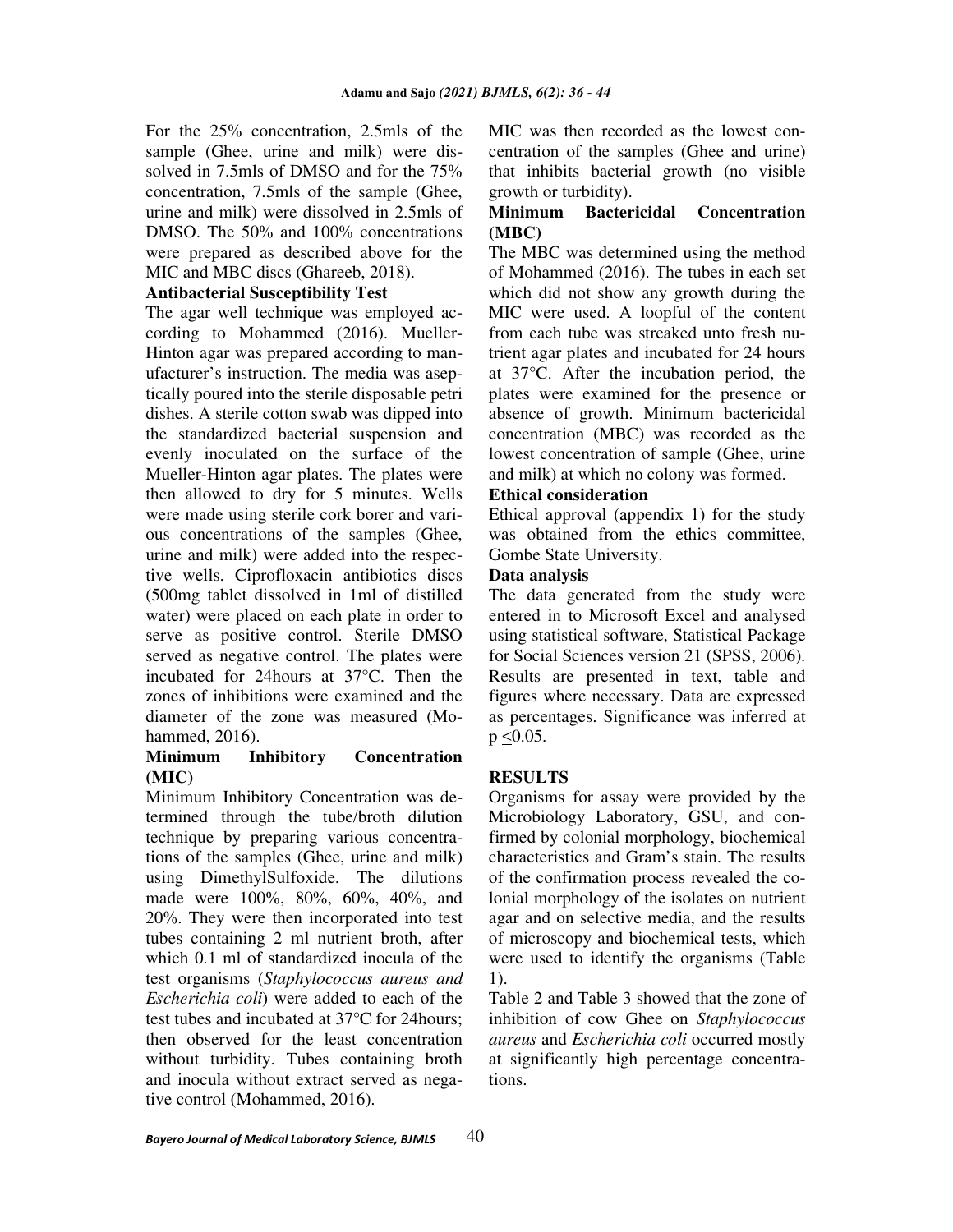Against *Staphylococcus aureus,* it produces a zone of inhibition at the lowest concentration of50% and *Escherichia coli* produces zones at the lowest concentration of 25%. Highest activity at the 100% concentrations was found in *Escherichia coli* with an 18mm zone, against the Ciprofloxacin standard having 22mm. Lowest activity was found in *Staphylococcus aureus*, with 10mm zone of inhibition at 50% concentration, compared to the Ciprofloxacin standard having 20mm. Table 4 and Table 5 showed that the zone of inhibition of cow urine on *Staphylococcus aureus* and *Escherichia coli* occurred mostly

at significantly high percentage concentrations also. Against *Staphylococcus aureus*  produces a zone of inhibition at the lowest concentration of50% and *Escherichia coli* produces zones at the lowest concentration of 50% also. Highest activity at the 100% concentrations was found in *Escherichia coli*  with a 10mm zone, against the Ciprofloxacin standard having 22mm. Lowest activity was found in *Staphylococcus aureus* and *Escherichia coli*, with 9mm zone of inhibition at 50% concentration, compared to the Ciprofloxacin standard having 20mm.

| Characteristic          | Staphylococcus aureus                | Escherichia coli                                 |  |  |
|-------------------------|--------------------------------------|--------------------------------------------------|--|--|
|                         | Colonial Morphology on Nutrient Agar |                                                  |  |  |
| Appearance and Size     | Circular, pinhead colo-              | Circular/Round and small                         |  |  |
|                         | nies                                 |                                                  |  |  |
| Margin and Elevation    | Entire margins, convex               | Entire, slightly raised                          |  |  |
|                         | elevation                            |                                                  |  |  |
| Texture, pigmenta-      | Smooth, brown appear-                | Creamy and mucoid                                |  |  |
| tion and transparency   | ance                                 |                                                  |  |  |
|                         | Selective Media                      |                                                  |  |  |
|                         | <b>Mannitol Salt Agar</b>            | Eosin-Methyl Blue Agar                           |  |  |
| Form and size           | Circular, medium sized               | Small and round                                  |  |  |
|                         | colonies                             |                                                  |  |  |
| Margin,<br>Pigmenta-    | Yellow pigmented                     | Entire colonies that possess a greenish-metallic |  |  |
| Texture<br>tion,<br>and |                                      | sheen.                                           |  |  |
| Transparency            |                                      |                                                  |  |  |
| Gram's Stain            | Gram positive cocci in               | Gram negative rods, singly and in pairs seen.    |  |  |
|                         | bunches seen.                        |                                                  |  |  |
| Catalase                | $\mathrm{+}$                         | $^{+}$                                           |  |  |
| Oxidase                 |                                      |                                                  |  |  |
| MR                      | <b>NA</b>                            | NA                                               |  |  |
| VP.                     | NA.                                  | NA                                               |  |  |
| Indole                  |                                      | $^{+}$                                           |  |  |
| Citrate                 |                                      |                                                  |  |  |
| Urease                  | NA                                   | NA                                               |  |  |
| Coagulase               | $^{+}$                               | NA                                               |  |  |

**Table 1: Identification of Test Organisms** 

Key:  $NA = Not carried out, + = Positive, - = Negative, MR = Methyl Red, VP = Voges-Proskauer.$ 

#### **Table 2: Zones of Inhibition (ZI) of Cow Ghee on** *Escherichia coli*

| Concentration                    | Sample 1       | Sample 2       | Sample 3         | Sample 4         | Sample 5        |
|----------------------------------|----------------|----------------|------------------|------------------|-----------------|
| $100\%$                          | 17mm           | 17mm           | 16mm             | 18 <sub>mm</sub> | $12 \text{mm}$  |
| 50%                              | $12 \text{mm}$ | 12mm           | 10 <sub>mm</sub> | 12mm             | 11mm            |
| 25%                              | 11mm           | 9mm            | 0 <sub>mm</sub>  | 11               | 0 <sub>mm</sub> |
| $12.5\%$                         | 0mm            | 0mm            | 0 <sub>mm</sub>  | 0 <sub>mm</sub>  | 0 <sub>mm</sub> |
| Positive Control (Ciprofloxacin) | 23mm           | $22 \text{mm}$ | $21$ mm          | 22m              | 21mm            |
| <b>Negative Control</b>          | 0mm            | 0mm            | 0 <sub>mm</sub>  | 0 <sub>mm</sub>  | 0 <sub>mm</sub> |
| (DimethylSulfoxide)              |                |                |                  |                  |                 |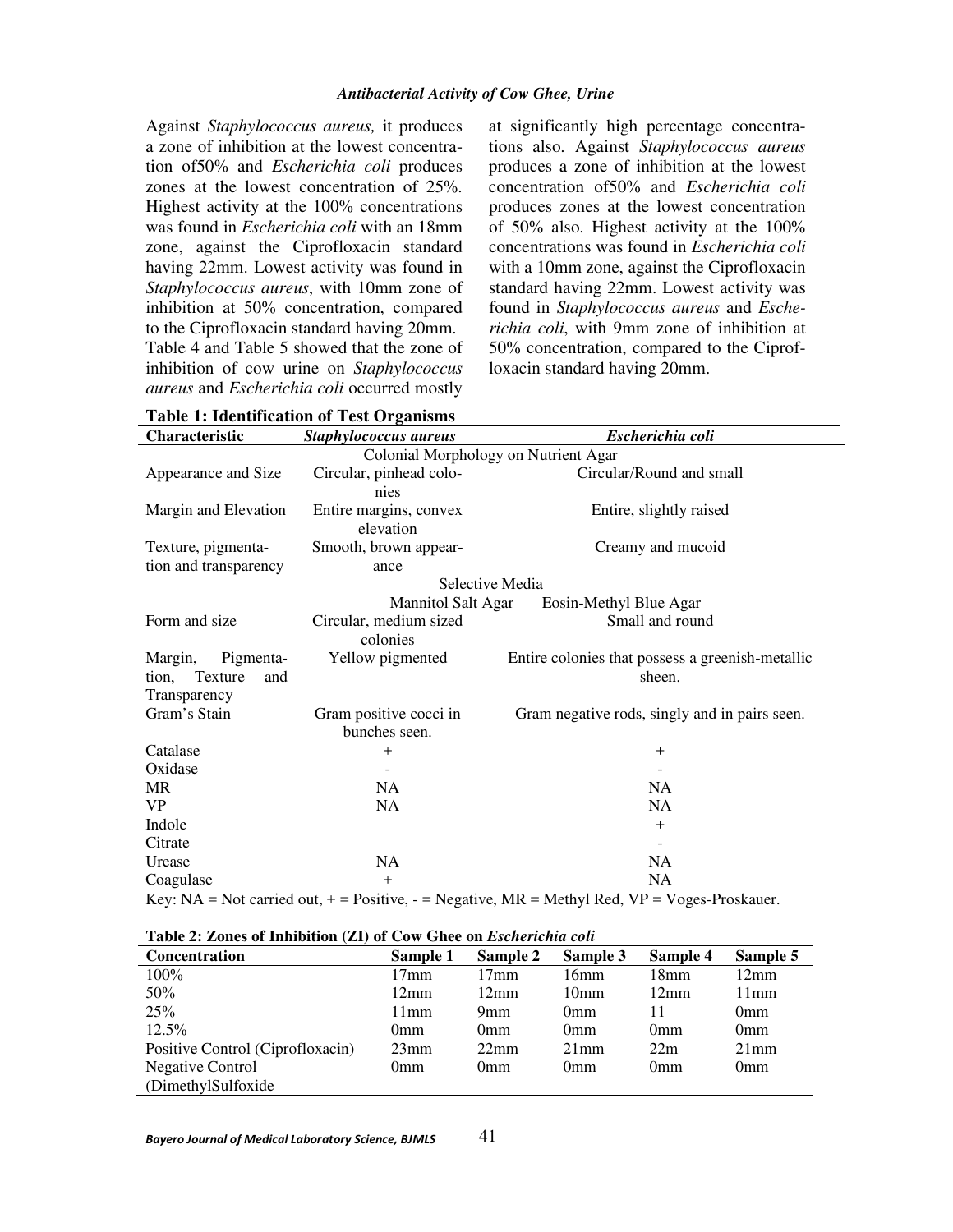#### **Adamu and Sajo** *(2021) BJMLS, 6(2): 36 - 44*

| Concentration                    | Sample 1         | Sample 2       | Sample 3        | Sample 4        | Sample 5        |
|----------------------------------|------------------|----------------|-----------------|-----------------|-----------------|
| $100\%$                          | 14mm             | $12 \text{mm}$ | $12 \text{mm}$  | 12mm            | $12 \text{mm}$  |
| 50%                              | 10 <sub>mm</sub> | 11mm           | 0mm             | 11mm            | 11mm            |
| 25%                              | 0 <sub>mm</sub>  | 0mm            | 0 <sub>mm</sub> | 0 <sub>mm</sub> | 0 <sub>mm</sub> |
| $12.5\%$                         | 0mm              | 0mm            | 0mm             | 0 <sub>mm</sub> | 0 <sub>mm</sub> |
| Positive Control (Ciprofloxacin) | 23mm             | 22mm           | $21$ mm         | 22m             | 21mm            |
| <b>Negative Control</b>          | 0mm              | 0mm            | 0mm             | 0 <sub>mm</sub> | 0 <sub>mm</sub> |
| (DimethylSulfoxide)              |                  |                |                 |                 |                 |

**Table 3 Zone of inhibition of cow Ghee on** *Staphylococcus aureus*

#### **Table 4 Zone of inhibition of cow urine on** *Escherichia coli*

| <b>Concentration</b>             | Sample 1         | Sample 2 | Sample 3        | Sample 4         | Sample 5        |
|----------------------------------|------------------|----------|-----------------|------------------|-----------------|
| $100\%$                          | 10 <sub>mm</sub> | 9mm      | 9mm             | 10 <sub>mm</sub> | 9 <sub>mm</sub> |
| 50%                              | 10 <sub>mm</sub> | 0mm      | 0 <sub>mm</sub> | 9 <sub>mm</sub>  | 9 <sub>mm</sub> |
| 25%                              | 0mm              | 0mm      | 0 <sub>mm</sub> | 0 <sub>mm</sub>  | 0 <sub>mm</sub> |
| $12.5\%$                         | 0mm              | 0mm      | 0 <sub>mm</sub> | 0 <sub>mm</sub>  | 0 <sub>mm</sub> |
| Positive Control (Ciprofloxacin) | 23mm             | $21$ mm  | $22 \text{mm}$  | 22m              | 22mm            |
| <b>Negative Control</b>          | Omm)             | 0mm      | 0 <sub>mm</sub> | 0 <sub>mm</sub>  | 0 <sub>mm</sub> |
| (DimethylSulfoxide)              |                  |          |                 |                  |                 |

**Table 4.5 Zone of inhibition of cow urine on** *Staphylococcus aureus*

| <b>Concentration</b>             | Sample 1        | Sample 2         | Sample 3         | Sample 4         | Sample 5        |
|----------------------------------|-----------------|------------------|------------------|------------------|-----------------|
| 100%                             | 9 <sub>mm</sub> | 0 <sub>mm</sub>  | 10 <sub>mm</sub> | 0 <sub>mm</sub>  | 9mm             |
| 50%                              | 0mm             | 0 <sub>mm</sub>  | 9mm              | 0 <sub>mm</sub>  | 0 <sub>mm</sub> |
| 25%                              | 0mm             | 0 <sub>mm</sub>  | 0mm              | 0 <sub>mm</sub>  | 0 <sub>mm</sub> |
| $12.5\%$                         | 0mm             | 0 <sub>mm</sub>  | 0mm              | 0 <sub>mm</sub>  | 0 <sub>mm</sub> |
| Positive Control (Ciprofloxacin) | $21$ mm         | 19 <sub>mm</sub> | 20 <sub>mm</sub> | 20 <sub>mm</sub> | $21$ mm         |
| <b>Negative Control</b>          | 0mm             | 0mm              | 0mm              | 0 <sub>mm</sub>  | 0 <sub>mm</sub> |
| (DimethylSulfoxide)              |                 |                  |                  |                  |                 |

**NB**: The antibiotic used (Ciprofloxacin) as a control. The concentration of antibiotic used was 16mg/disc. The NCLSI standard for Ciprofloxacin, for *S. aureus* and *E. coli*, as of 2016, is

|--|

Table 6 shows Minimum Inhibitory Concentration (MIC) and the Minimum Bactericidal Concentration (MBC)

The results of the minimum inhibitory concentration and the minimum bactericidal concentration results showed that for cow Ghee sample, the MBC was at 40% while the MIC was 20% observed for both *Staphylococcus aureus* and *Escherichia coli*.

Regarding the urine sample, the MBC of 80% was obtained for *Staphylococcus aureus* and MBC of 60% observed for *Escherichia coli*. The MIC of 60% observed for *Staphylococcus aureus*, whereas the MIC of 40% was observed for *Escherichia coli*. No minimum inhibitory concentration or minimum bactericidal concentration was carried out on the milk sample.

| Table 6: MIC and MBC (in percentage, %) of the Isolates |  |  |
|---------------------------------------------------------|--|--|
|---------------------------------------------------------|--|--|

| <b>Isolates</b> | MIC(%)   | MBC(%) |                           |                  |  |
|-----------------|----------|--------|---------------------------|------------------|--|
|                 | Cow Ghee |        | <b>Cow urine</b> Cow Ghee | <b>Cow</b> urine |  |
| E. coli         |          |        | 40                        | 60               |  |
| S. aureus       | 20       | 60     | 40                        |                  |  |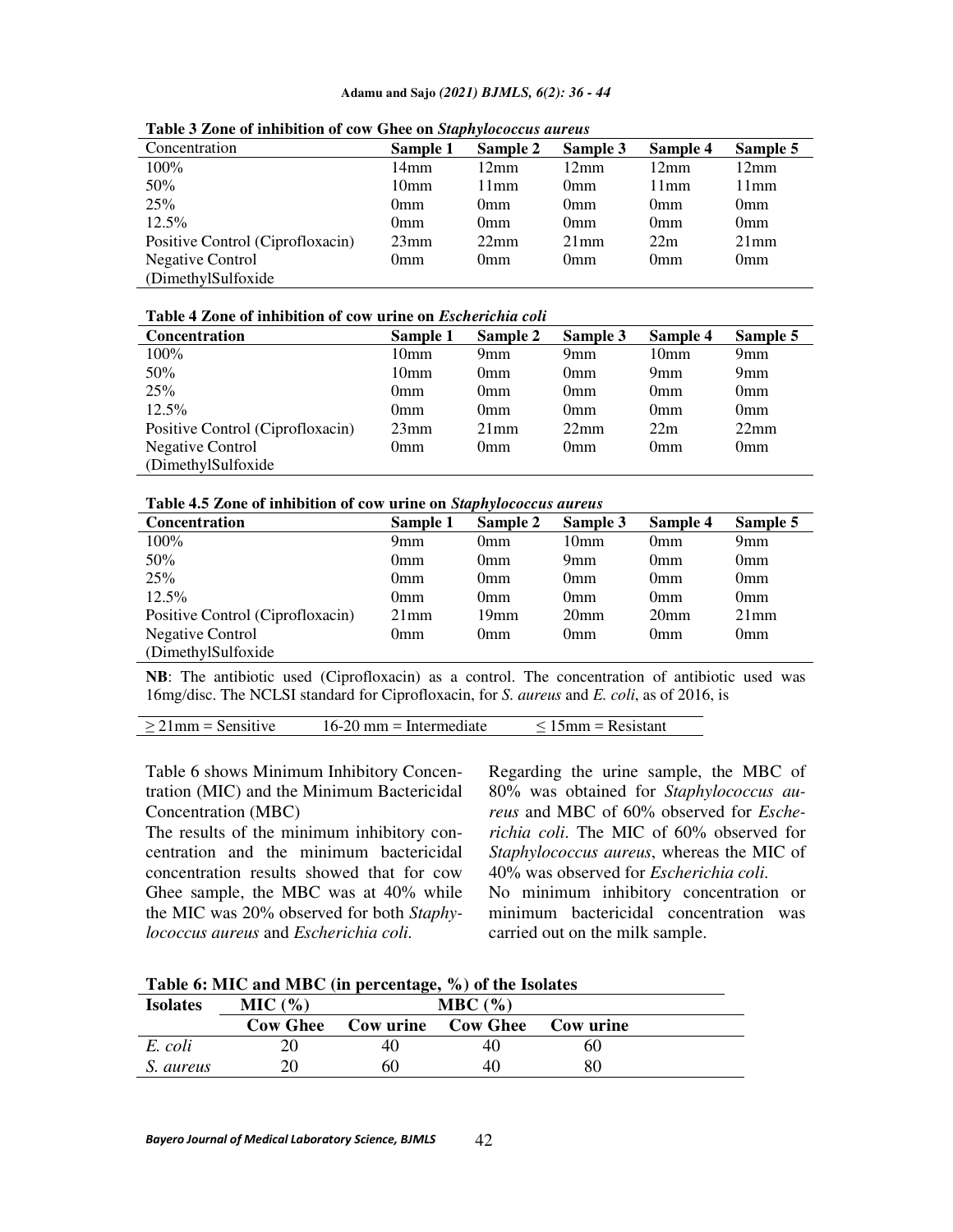#### **DISCUSSION**

This study found out that the maximum zone of inhibition was highest in *Escherichia coli*, (18-13mm), with an average of 15mm. Thus, is in conformity with a finding from previous studies stating that cow Ghee was active against *E.coli* (Jhadav, 2017). It is notable also that against *Staphylococcus aureus,*  a 10mm zone was produced.

The lowest zones of inhibition generated by the highest urine concentrations are found in *Staphylococcus aureus*, with zones ranging from 11-9 mm in the former, and 11-9mm in the latter, having an average of 10 mm in both. This is in line with the finding of Tan (2012), that *S. aureus* can easily develop resistance.

Observation revealed that the organisms exhibited resistance to cow milk only. This is in contrast to the report of Tailor (2010), that cow milk possesses antimicrobial substances such as lysozyme, lactoferin and peroxidase. This disparity could be attributed to the lower concentration of the milk used and to the mode of the milk preparation. Relatively low zone of inhibition values were obtained from the cow Ghee and urine compared to ciprofloxacin, a finding in agreement with previous findings (Choudhary, 2012).

This research found out that the minimum inhibitory concentration of cow Ghee against the isolates was 20%, while the minimum bactericidal concentration was 40%. For cow urine, the minimum inhibitory concentration was at 40% and minimum bactericidal concentration was 60% for *Escherichia coli*, and then minimum inhibitory concentration of 60% and minimum bactericidal concentration of 80% for *Staphylococcus aureus*. It is in agreement with Jadhav*.*  (2017), who proposes the potentiality of the use of cow Ghee as a drug substitute.

#### **CONCLUSION**

This study revealed the antimicrobial activity of cow Ghee, urine and milk against the bacterial isolates. Higher concentrations of the cow Ghee elicited better zone formations than cow urine and cow milk shows no zone of inhibition at all. This study found out that the maximum zone of inhibition was highest in *Escherichia coli*, (18-13mm), with an average of 15mm. Thus is in conformity with a finding from previous studies stating that cow Ghee was active against *E. coli* (Jhadav, 2017). It is notable also that against *Staphylococcus aureus,* a 10mm zone was produced. The lowest zones of inhibition generated by the highest urine concentrations are found in *Staphylococcus aureus*, with zones ranging from 11-9 mm in the former, and 11-9mm in the latter, having an average of 10 mm in both.

#### **Recommendations**

This study hereby recommends the following:

- 1. Further research into the principles behind the antimicrobial activity of cow Ghee and cow urine should be undertaken;
- 2. In the future more research should be carried out on other bacterial species not covered by this research, e.g. *Bacillus subtilis, Pseudomonas aeruginosa,* etc.
- 3. The use of ciprofloxacin in therapy, is effective against both bacterial species, but attention had to be drawn to the slow resistance emerging against it;
- 4. Cow Ghee and urine should be tested against fungal isolates in further researches;
- 5. Sustained incorporation of cow Ghee in food products, both for family consumption and as an ingredient in industrial manufacturing processes, should be encouraged, in view of not only its desired organoleptic properties, such as flavor, taste and aroma, but also its proven antibacterial activity.